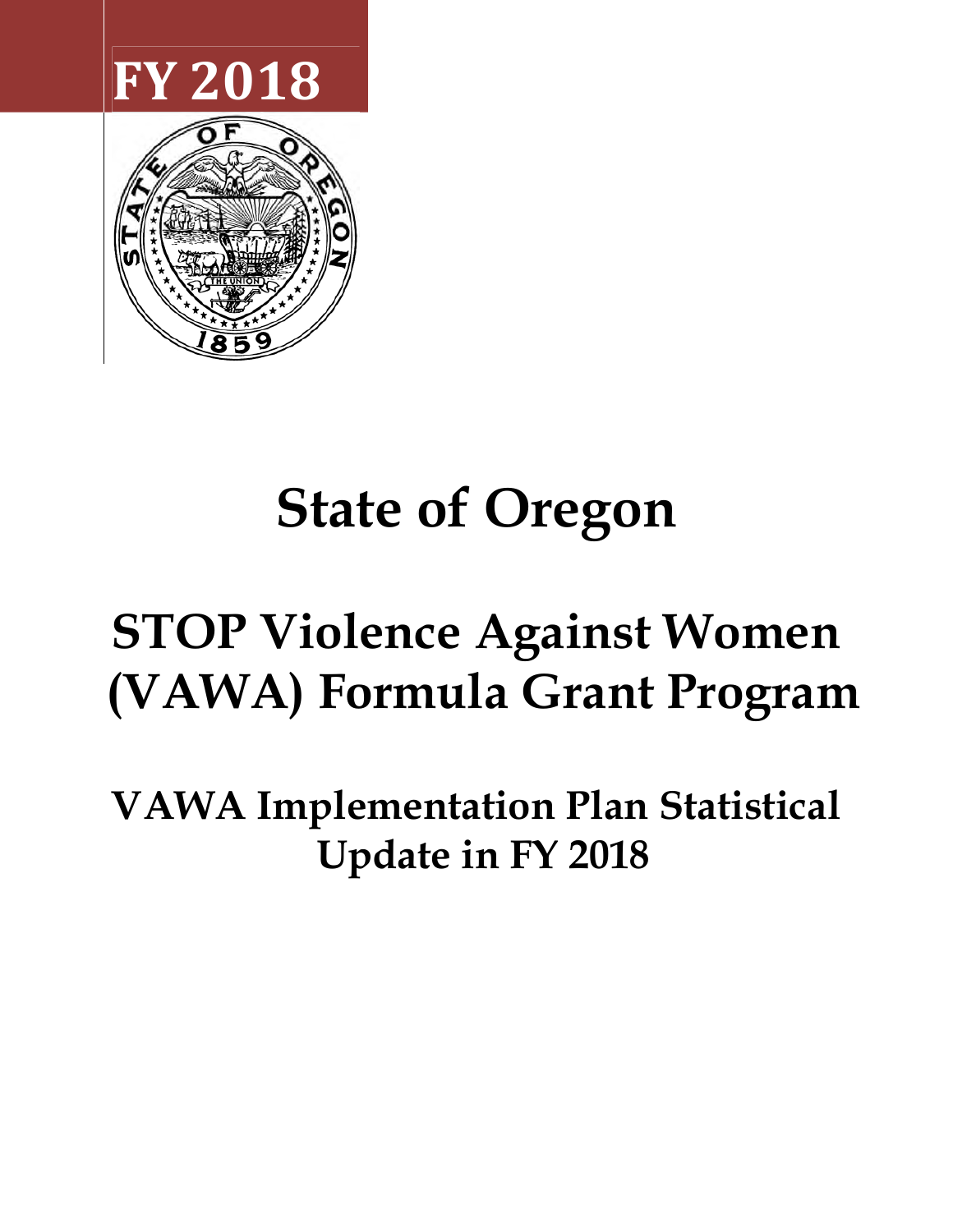#### 2015 POPULATION DISTRIBUTION BY COUNTY

|                         |            | Percent of |
|-------------------------|------------|------------|
|                         | Population | Oregon     |
| County                  | estimate   | Population |
| <b>Total Population</b> | 3,939,233  | 100%       |
| Multnomah               | 768,418    | 19.51%     |
| Washington              | 556,210    | 14.12%     |
| Clackamas               | 389,438    | 9.89%      |
| Lane                    | 357,060    | 9.06%      |
| Marion                  | 323,259    | 8.21%      |
| <b>Jackson</b>          | 208,363    | 5.29%      |
| Deschutes               | 166,622    | 4.23%      |
| Linn                    | 118,971    | 3.02%      |
| Douglas                 | 107,194    | 2.72%      |
| Yamhill                 | 101,119    | 2.57%      |
| Benton                  | 86,495     | 2.20%      |
| Josephine               | 83,409     | 2.12%      |
| Polk                    | 77,264     | 1.96%      |
| Umatilla                | 76,738     | 1.95%      |
| Klamath                 | 65,972     | 1.67%      |
| Coos                    | 62,775     | 1.59%      |
| Columbia                | 49,389     | 1.25%      |
| Lincoln                 | 46,347     | 1.18%      |
| Clatsop                 | 37,382     | 0.95%      |
| Malheur                 | 30,551     | 0.78%      |
| Union                   | 25,745     | 0.65%      |
| Wasco                   | 25,492     | 0.65%      |
| Tillamook               | 25,430     | 0.65%      |
| Hood River              | 22,749     | 0.58%      |
| Curry                   | 22,338     | 0.57%      |
| Jefferson               | 22,061     | 0.56%      |
| Crook                   | 20,956     | 0.53%      |
| <b>Baker</b>            | 16,052     | 0.41%      |
| Morrow                  | 11,204     | 0.28%      |
| Lake                    | 7,842      | 0.20%      |
| Grant                   | 7,276      | 0.18%      |
| Harney                  | 7,229      | 0.18%      |
| Wallowa                 | 6,857      | 0.17%      |
| Gilliam                 | 1,883      | 0.05%      |
| Sherman                 | 1,795      | 0.05%      |
| Wheeler                 | 1,348      | 0.03%      |

Source: American Community Survey, 5 year estimates (2011-2015)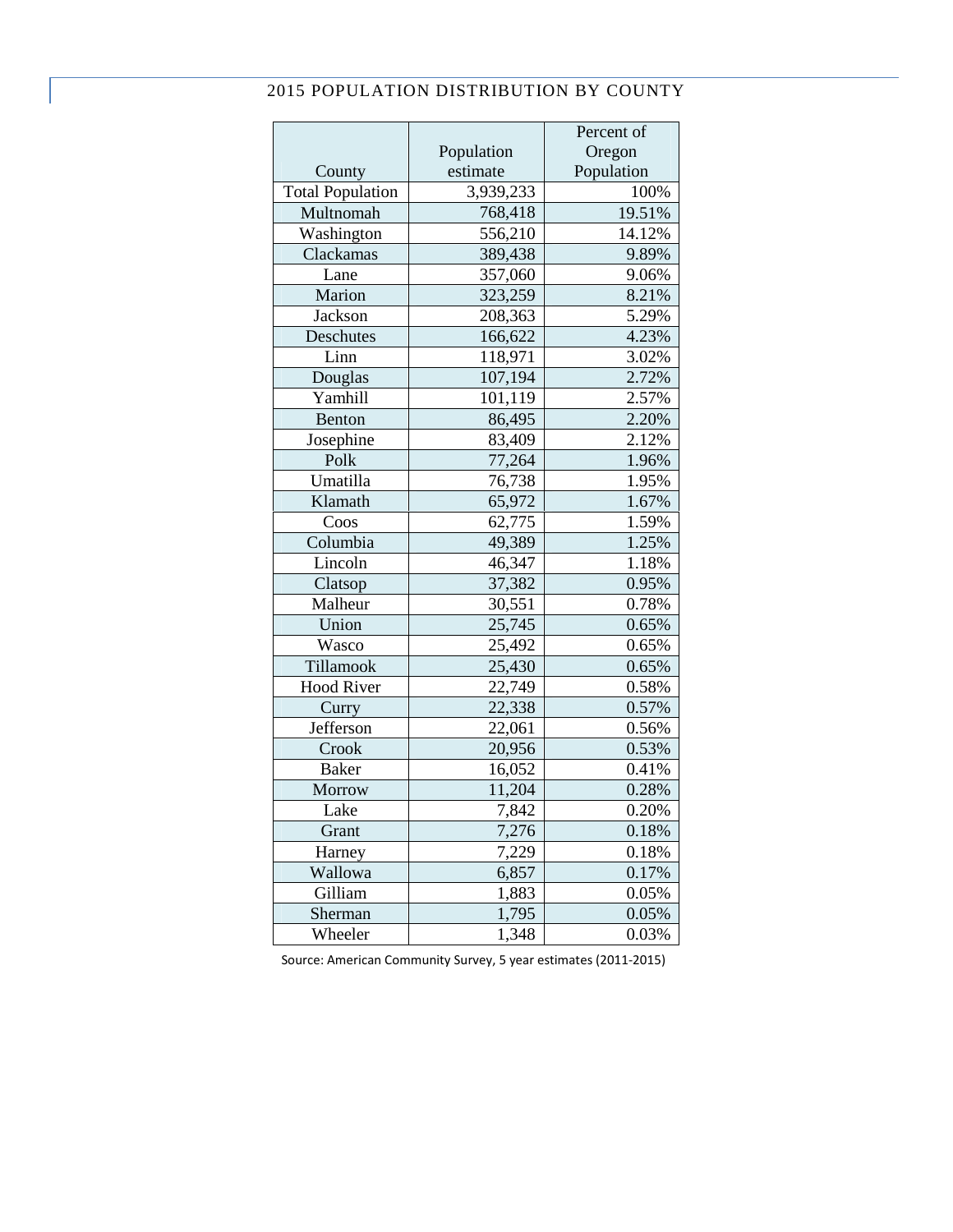|                         | 2016 POPULATION DISTRIBUTION BY COUNTY |                                     |  |  |  |  |  |  |  |
|-------------------------|----------------------------------------|-------------------------------------|--|--|--|--|--|--|--|
|                         | 2016 Population Distribution by County |                                     |  |  |  |  |  |  |  |
|                         |                                        |                                     |  |  |  |  |  |  |  |
| County                  | Population estimate                    | <b>Percent of Oregon Population</b> |  |  |  |  |  |  |  |
| <b>Total Population</b> | 3,982,267                              | 100%                                |  |  |  |  |  |  |  |
| Multnomah               | 778,193                                | 19.54%                              |  |  |  |  |  |  |  |
| Washington              | 564,088                                | 14.16%                              |  |  |  |  |  |  |  |
| Clackamas               | 394,967                                | 9.92%                               |  |  |  |  |  |  |  |
| Lane                    | 360,273                                | 9.05%                               |  |  |  |  |  |  |  |
| Marion                  | 326,527                                | 8.20%                               |  |  |  |  |  |  |  |
| Jackson                 | 210,916                                | 5.30%                               |  |  |  |  |  |  |  |
| Deschutes               | 170,813                                | 4.29%                               |  |  |  |  |  |  |  |
|                         |                                        |                                     |  |  |  |  |  |  |  |

| Multnomah         | 778,193 | 19.54% |
|-------------------|---------|--------|
| Washington        | 564,088 | 14.16% |
| Clackamas         | 394,967 | 9.92%  |
| Lane              | 360,273 | 9.05%  |
| Marion            | 326,527 | 8.20%  |
| Jackson           | 210,916 | 5.30%  |
| <b>Deschutes</b>  | 170,813 | 4.29%  |
| Linn              | 119,862 | 3.01%  |
| Douglas           | 107,375 | 2.70%  |
| Yamhill           | 102,217 | 2.57%  |
| Benton            | 87,455  | 2.20%  |
| Josephine         | 84,063  | 2.11%  |
| Polk              | 78,470  | 1.97%  |
| Umatilla          | 76,582  | 1.92%  |
| Klamath           | 65,946  | 1.66%  |
| Coos              | 62,944  | 1.58%  |
| Columbia          | 49,645  | 1.25%  |
| Lincoln           | 46,685  | 1.17%  |
| Clatsop           | 37,660  | 0.95%  |
| Malheur           | 30,474  | 0.77%  |
| Union             | 25,758  | 0.65%  |
| Wasco             | 25,657  | 0.64%  |
| Tillamook         | 25,552  | 0.64%  |
| <b>Hood River</b> | 22,842  | 0.57%  |
| Curry             | 22,364  | 0.56%  |
| Jefferson         | 22,305  | 0.56%  |
| Crook             | 21,334  | 0.54%  |
| <b>Baker</b>      | 16,030  | 0.40%  |
| <b>Morrow</b>     | 11,207  | 0.28%  |
| Lake              | 7,799   | 0.20%  |
| Grant             | 7,227   | 0.18%  |
| Harney            | 7,214   | 0.18%  |
| Wallowa           | 6,836   | 0.17%  |
| Gilliam           | 1,913   | 0.05%  |
| Sherman           | 1,705   | 0.04%  |
| Wheeler           | 1,369   | 0.03%  |
|                   |         |        |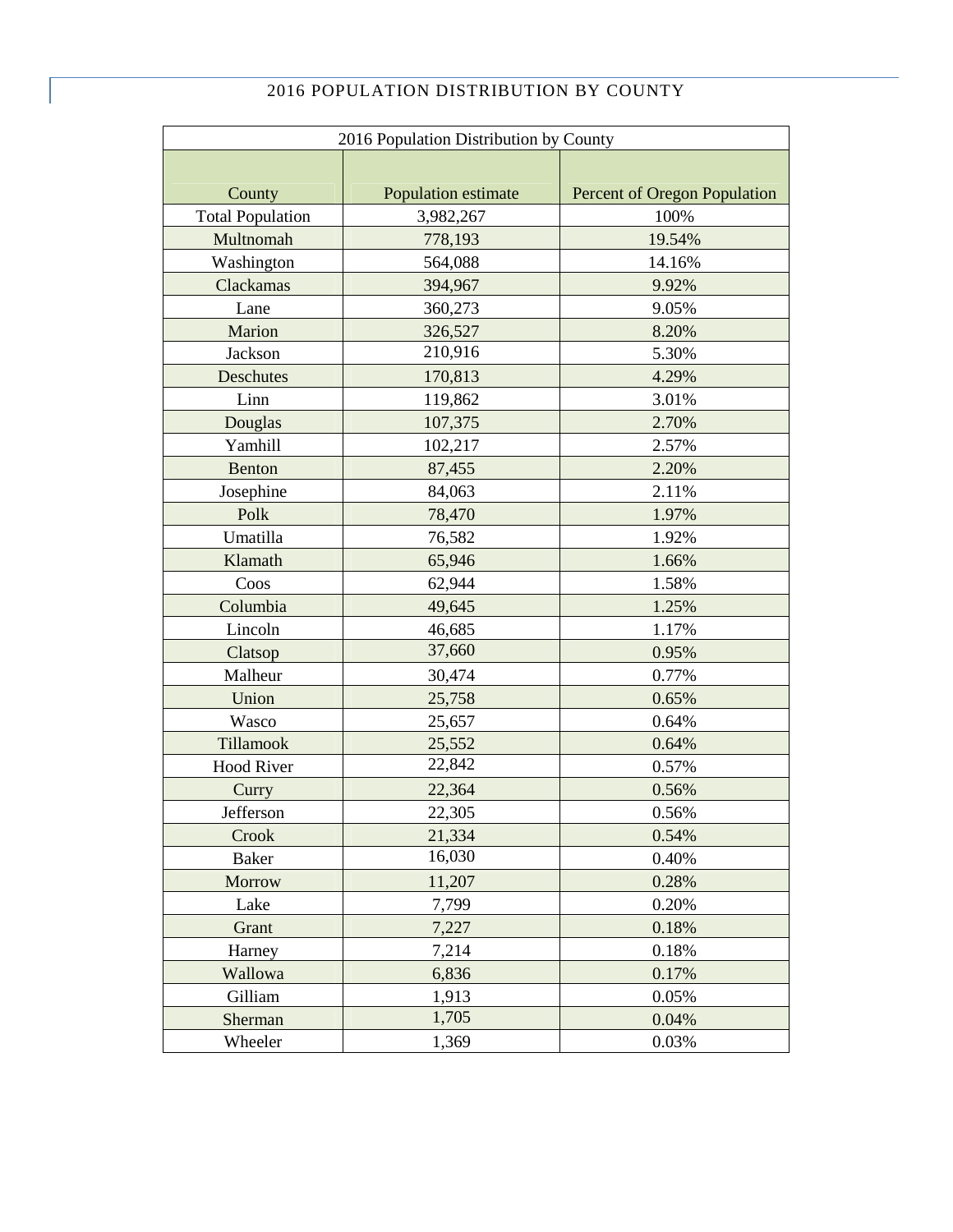|                         |             |                | <b>Percent Change</b> |
|-------------------------|-------------|----------------|-----------------------|
|                         | 2010 Census | 2015 Estimated | (April 2010 to        |
| County                  | Population  | Population *   | July 1 2015)          |
| <b>Total Population</b> | 3,831,074   | 4,024,634      | 5.05%                 |
| Deschutes               | 157,733     | 174,942        | 10.91%                |
| Washington              | 529,710     | 572,759        | 8.13%                 |
| Multnomah               | 735,334     | 789,125        | 7.32%                 |
| Clackamas               | 375,992     | 401,150        | 6.69%                 |
| Polk                    | 75,403      | 79,430         | 5.34%                 |
| Jackson                 | 203,206     | 213,534        | 5.08%                 |
| Marion                  | 315,335     | 329,947        | 4.63%                 |
| Jefferson               | 21,720      | 22,609         | 4.09%                 |
| Yamhill                 | 99,193      | 102,505        | 3.34%                 |
| Linn                    | 116,672     | 120,444        | 3.23%                 |
| Crook                   | 20,978      | 21,647         | 3.19%                 |
| <b>Benton</b>           | 85,579      | 88,271         | 3.15%                 |
| Lane                    | 351,715     | 362,600        | 3.09%                 |
| <b>Hood River</b>       | 22,364      | 23,037         | 3.01%                 |
| Josephine               | 82,713      | 84,742         | 2.45%                 |
| Clatsop                 | 37,039      | 37,795         | 2.04%                 |
| Wasco                   | 25,250      | 25,753         | 1.99%                 |
| Lincoln                 | 46,034      | 46,936         | 1.96%                 |
| Tillamook               | 25,213      | 25,613         | 1.59%                 |
| Umatilla                | 75,889      | 76,290         | 0.53%                 |
| Columbia                | 49,351      | 49,565         | 0.43%                 |
| Curry                   | 22,346      | 22,396         | 0.22%                 |
| Coos                    | 63,043      | 63,043         | 0.00%                 |
| Union                   | 25,748      | 25,729         | $-0.07%$              |
| Morrow                  | 11,173      | 11,164         | $-0.08%$              |
| Douglas                 | 107,667     | 107,525        | $-0.13%$              |
| Gilliam                 | 1,871       | 1,863          | $-0.43%$              |
| Klamath                 | 66,380      | 65,908         | $-0.71%$              |
| <b>Baker</b>            | 16,134      | 15,963         | $-1.06%$              |
| Lake                    | 7,895       | 7,781          | $-1.44%$              |
| Wallowa                 | 7,008       | 6,830          | $-2.54%$              |
| Harney                  | 7,422       | 7,196          | $-3.05%$              |
| Malheur                 | 31,313      | 30,356         | $-3.06%$              |
| Grant                   | 7,445       | 7,192          | $-3.40%$              |
| Sherman                 | 1,765       | 1,678          | $-4.93%$              |
| Wheeler                 | 1,441       | 1,349          | $-6.38%$              |

## POPULATION SHIFT BETWEEN 2010 – 2015 BY COUNTY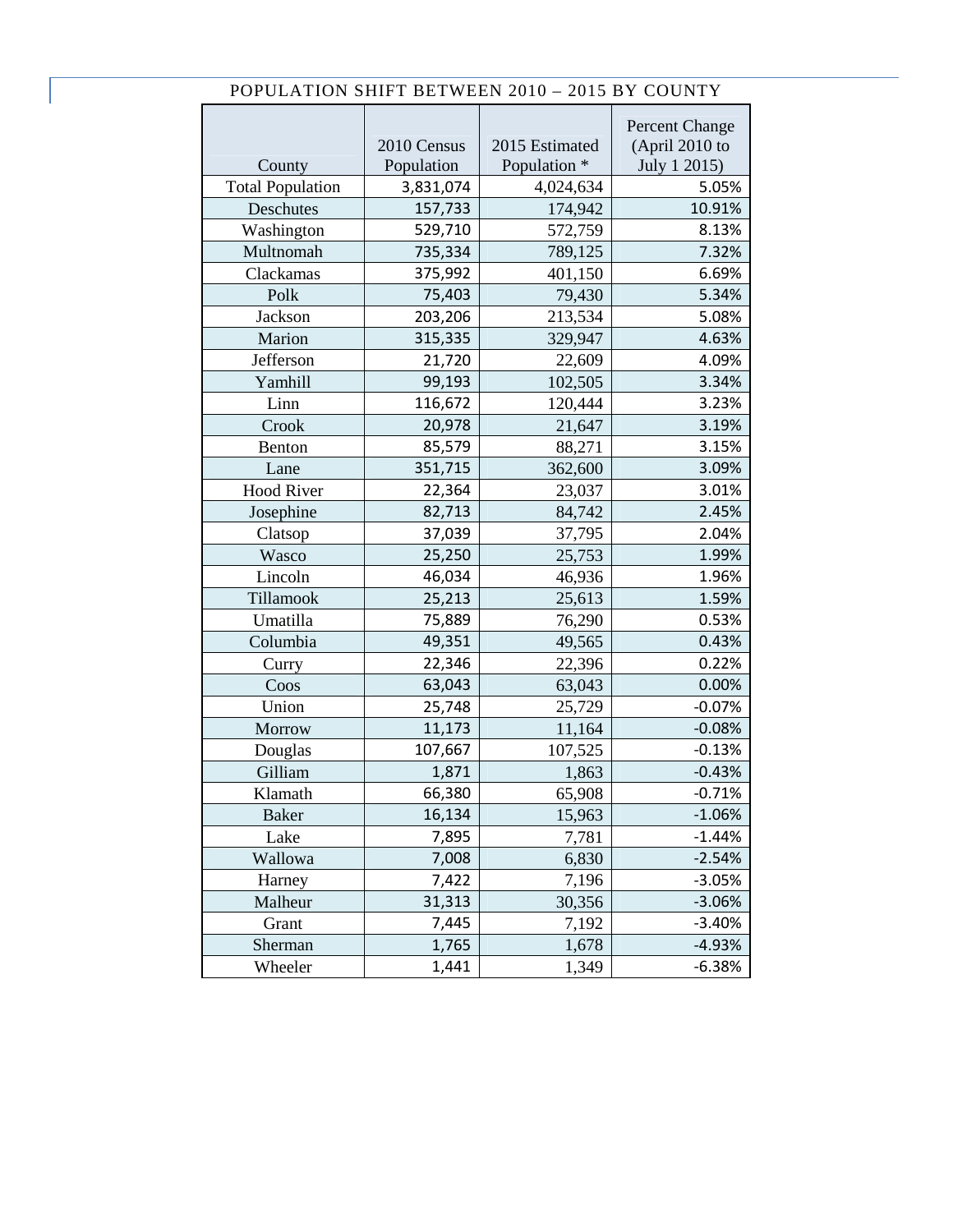|                                  | 2015 Ethnicity Population Distributions in Oregon   |            |                              |         |  |  |  |  |
|----------------------------------|-----------------------------------------------------|------------|------------------------------|---------|--|--|--|--|
|                                  |                                                     |            | <b>Top Five Largest</b>      |         |  |  |  |  |
| Race                             | <b>Top Five Largest Populations</b>                 | Population | <b>Percent of Population</b> | Percent |  |  |  |  |
|                                  |                                                     |            |                              |         |  |  |  |  |
| <b>Latino or Hispanic</b>        |                                                     |            |                              |         |  |  |  |  |
|                                  | Washington                                          | 89,846     | Morrow                       | 34.01%  |  |  |  |  |
|                                  | Multnomah                                           | 85,202     | Malheur                      | 32.69%  |  |  |  |  |
|                                  | Marion                                              | 81,907     | <b>Hood River</b>            | 30.54%  |  |  |  |  |
|                                  | Clackamas                                           | 31,871     | Marion                       | 25.34%  |  |  |  |  |
|                                  | Lane                                                | 28,768     | Umatilla                     | 25.25%  |  |  |  |  |
| <b>Other</b>                     |                                                     |            |                              |         |  |  |  |  |
|                                  | Washington                                          | 31,654     | Marion                       | 8.43%   |  |  |  |  |
|                                  | Marion                                              | 27,260     | <b>Morrow</b>                | 8.38%   |  |  |  |  |
|                                  | Multnomah                                           | 23,567     | Jefferson                    | 7.04%   |  |  |  |  |
|                                  | Lane                                                | 7,953      | Malheur                      | 6.63%   |  |  |  |  |
|                                  | Clackamas                                           | 5,945      | <b>Hood River</b>            | 6.39%   |  |  |  |  |
|                                  | American Indian & Alaska Native                     |            |                              |         |  |  |  |  |
|                                  | Multnomah                                           | 6,036      | Jefferson                    | 17.69%  |  |  |  |  |
|                                  | Washington                                          | 4,134      | Harney                       | 4.21%   |  |  |  |  |
|                                  | Lane                                                | 4,043      | Wasco                        | 4.08%   |  |  |  |  |
|                                  | Jefferson                                           | 3,903      | Klamath                      | 3.38%   |  |  |  |  |
|                                  | Marion                                              | 3,610      | Sherman                      | 3.18%   |  |  |  |  |
| <b>Black or African American</b> |                                                     |            |                              |         |  |  |  |  |
|                                  | Multnomah                                           | 41,962     | Multnomah                    | 5.46%   |  |  |  |  |
|                                  | Washington                                          | 10,061     | Washington                   | 1.81%   |  |  |  |  |
|                                  | Lane                                                | 3,873      | Malheur                      | 1.24%   |  |  |  |  |
|                                  | Clackamas                                           | 3,555      | Yamhill                      | 1.24%   |  |  |  |  |
|                                  | Marion                                              | 3,302      | Coos                         | 1.18%   |  |  |  |  |
| <b>Asian</b>                     |                                                     |            |                              |         |  |  |  |  |
|                                  | Multnomah                                           | 52,765     | Washington                   | 9.28%   |  |  |  |  |
|                                  | Washington                                          | 51,639     | Multnomah                    | 6.87%   |  |  |  |  |
|                                  | Clackamas                                           | 15,919     | Benton                       | 6.18%   |  |  |  |  |
|                                  | Lane                                                | 8,966      | Clackamas                    | 4.09%   |  |  |  |  |
|                                  | Marion                                              | 5,929      | Lane                         | 2.51%   |  |  |  |  |
| <b>Two or More Races</b>         |                                                     |            |                              |         |  |  |  |  |
|                                  | Multnomah                                           | 38,376     | Polk                         | 5.23%   |  |  |  |  |
|                                  | Washington                                          | 24,544     | Marion                       | 5.15%   |  |  |  |  |
|                                  | Marion                                              | 16,642     | Multnomah                    | 4.99%   |  |  |  |  |
|                                  | Lane                                                | 15,898     | Lake                         | 4.91%   |  |  |  |  |
|                                  | Clackamas                                           | 12,627     | Umatilla                     | 4.83%   |  |  |  |  |
|                                  | <b>Native Hawaiian &amp; Other Pacific Islander</b> |            |                              |         |  |  |  |  |
|                                  | Multnomah                                           | 4,790      | Union                        | 1.03%   |  |  |  |  |
|                                  | Washington                                          | 2,708      | Marion                       | .75%    |  |  |  |  |
|                                  | Marion                                              | 2,440      | Multnomah                    | .62%    |  |  |  |  |
|                                  | Clackamas                                           | 1,130      | Jefferson                    | .52%    |  |  |  |  |
|                                  | Lane                                                | 798        | Wasco                        | .51%    |  |  |  |  |

American Fact Finder 5 year estimates (2011-2015)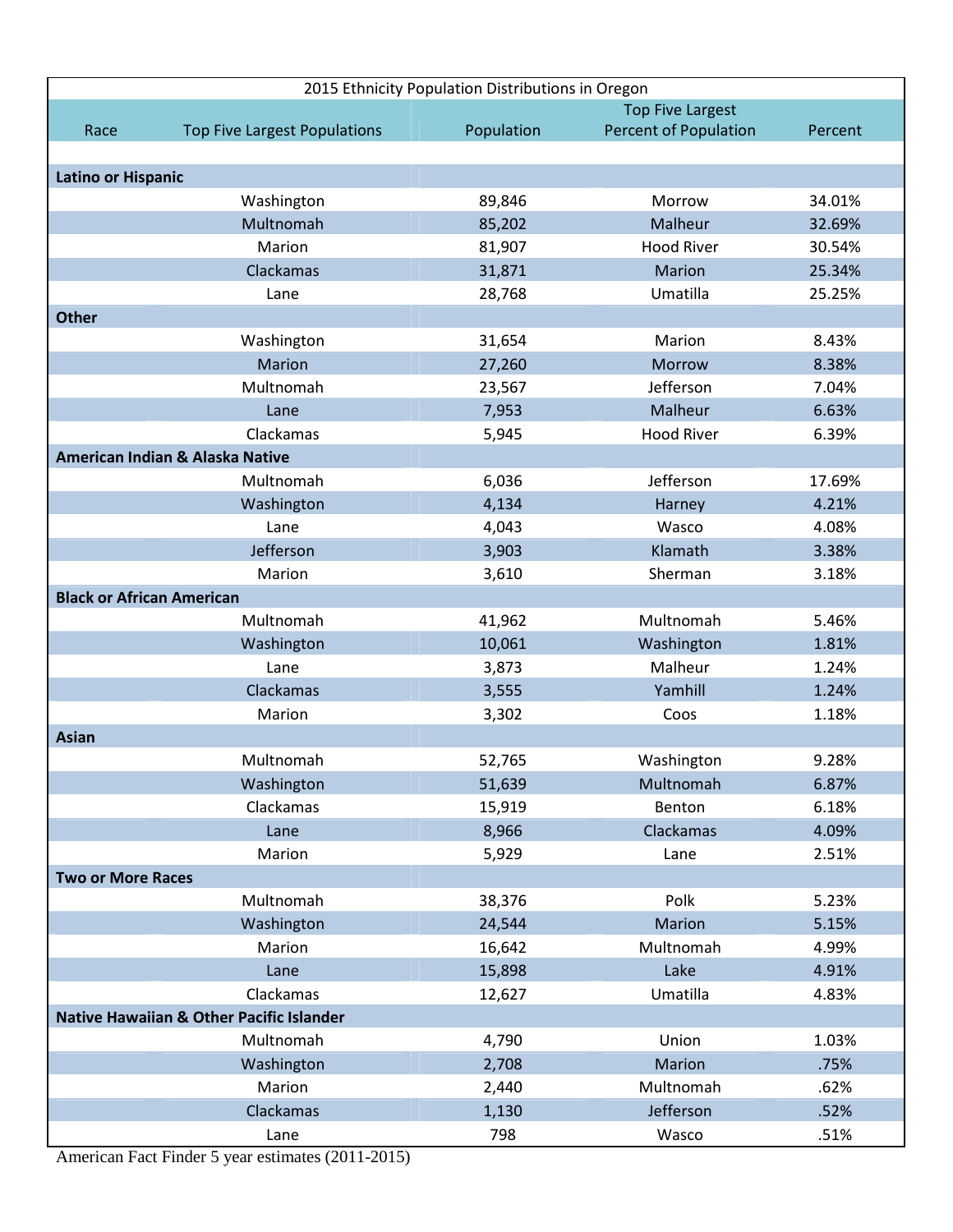|                                                     | 2016 Ethnicity Population Distributions in Oregon |            |                                                  |         |
|-----------------------------------------------------|---------------------------------------------------|------------|--------------------------------------------------|---------|
| Race                                                | <b>Top Five Largest</b><br>Populations            | Population | <b>Top Five Largest Percent</b><br>of Population | Percent |
|                                                     |                                                   |            |                                                  |         |
| <b>Latino or Hispanic</b>                           |                                                   |            |                                                  |         |
|                                                     | Washington                                        | 89,846     | Morrow                                           | 34.01%  |
|                                                     | Multnomah                                         | 85,202     | Malheur                                          | 32.69%  |
|                                                     | Marion                                            | 81,907     | <b>Hood River</b>                                | 30.54%  |
|                                                     | Clackamas                                         | 31,871     | <b>Marion</b>                                    | 25.34%  |
|                                                     | Lane                                              | 28,768     | Umatilla                                         | 25.25%  |
| <b>Other</b>                                        |                                                   |            |                                                  |         |
|                                                     | Washington                                        | 31,654     | Marion                                           | 8.43%   |
|                                                     | <b>Marion</b>                                     | 27,260     | Morrow                                           | 8.38%   |
|                                                     | Multnomah                                         | 23,567     | Jefferson                                        | 7.04%   |
|                                                     | Lane                                              | 7,953      | Malheur                                          | 6.63%   |
|                                                     | Clackamas                                         | 5,945      | <b>Hood River</b>                                | 6.39%   |
| <b>American Indian &amp; Alaska Native</b>          |                                                   |            |                                                  |         |
|                                                     | Multnomah                                         | 6,036      | Jefferson                                        | 17.69%  |
|                                                     | Washington                                        | 4,134      | Harney                                           | 4.21%   |
|                                                     | Lane                                              | 4,043      | Wasco                                            | 4.08%   |
|                                                     | Jefferson                                         | 3,903      | Klamath                                          | 3.38%   |
|                                                     | Marion                                            | 3,610      | Sherman                                          | 3.18%   |
| <b>Black or African American</b>                    |                                                   |            |                                                  |         |
|                                                     | Multnomah                                         | 41,962     | Multnomah                                        | 5.46%   |
|                                                     | Washington                                        | 10,061     | Washington                                       | 1.81%   |
|                                                     | Lane                                              | 3,873      | Malheur                                          | 1.24%   |
|                                                     | Clackamas                                         | 3,555      | Yamhill                                          | 1.24%   |
|                                                     | Marion                                            | 3,302      | Coos                                             | 1.18%   |
| <b>Asian</b>                                        |                                                   |            |                                                  |         |
|                                                     | Multnomah                                         | 52,765     | Washington                                       | 9.28%   |
|                                                     | Washington                                        | 51,639     | Multnomah                                        | 6.87%   |
|                                                     | Clackamas                                         | 15,919     | Benton                                           | 6.18%   |
|                                                     | Lane                                              | 8,966      | Clackamas                                        | 4.09%   |
|                                                     | Marion                                            | 5,929      | Lane                                             | 2.51%   |
| <b>Two or More Races</b>                            |                                                   |            |                                                  |         |
|                                                     | Multnomah                                         | 38,376     | Polk                                             | 5.23%   |
|                                                     | Washington                                        | 24,544     | <b>Marion</b>                                    | 5.15%   |
|                                                     | Marion                                            | 16,642     | Multnomah                                        | 4.99%   |
|                                                     | Lane                                              | 15,898     | Lake                                             | 4.91%   |
|                                                     | Clackamas                                         | 12,627     | Umatilla                                         | 4.83%   |
| <b>Native Hawaiian &amp; Other Pacific Islander</b> |                                                   |            |                                                  |         |
|                                                     | Multnomah                                         | 4,790      | Union                                            | 1.03%   |
|                                                     | Washington                                        | 2,708      | <b>Marion</b>                                    | 0.75%   |
|                                                     | Marion                                            | 2,440      | Multnomah                                        | 0.62%   |
|                                                     | Clackamas                                         | 1130       | Jefferson                                        | 0.52%   |
|                                                     | Lane                                              | 798        | Wasco                                            | 0.51%   |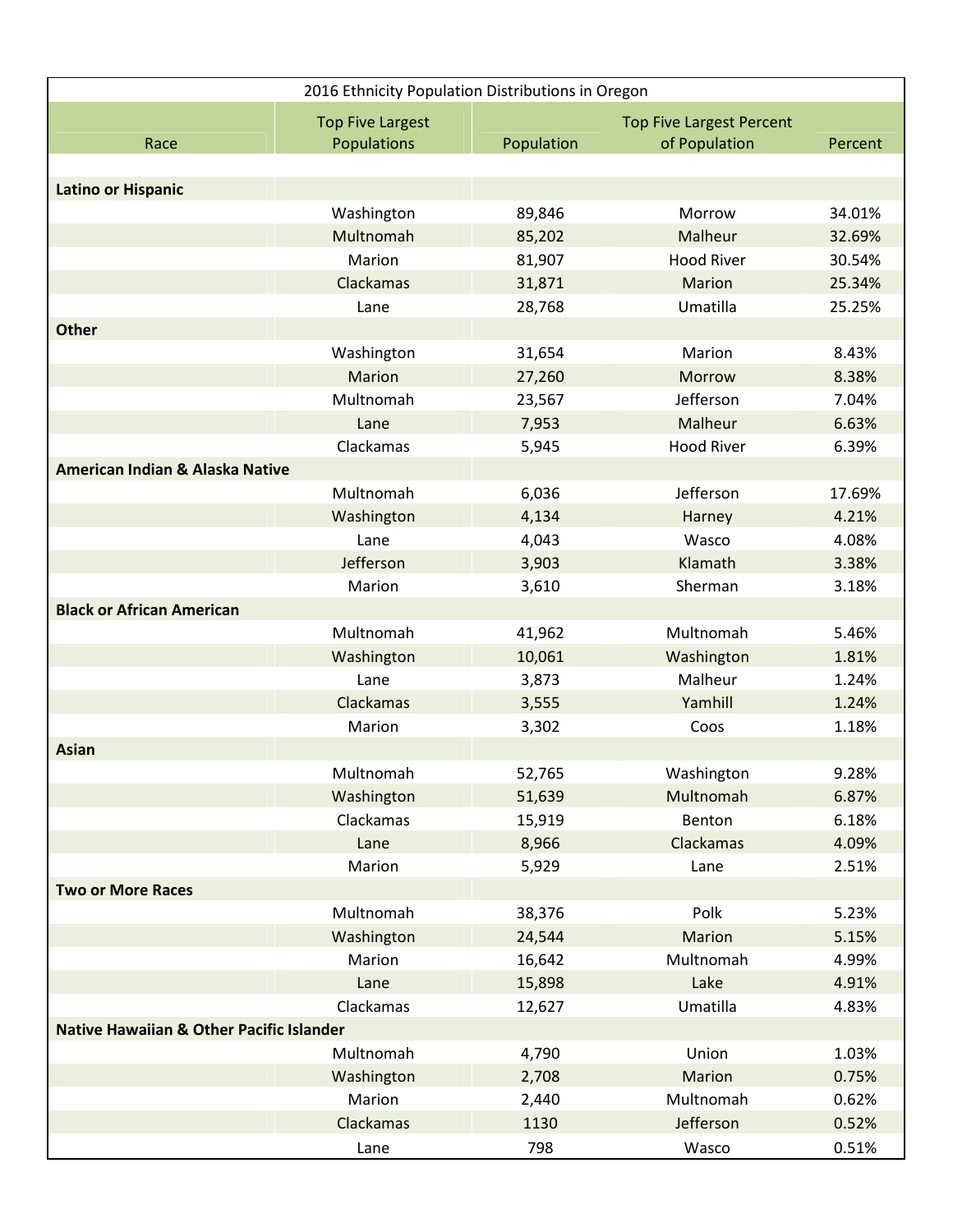American fact finder 5 year estimates (2012-2016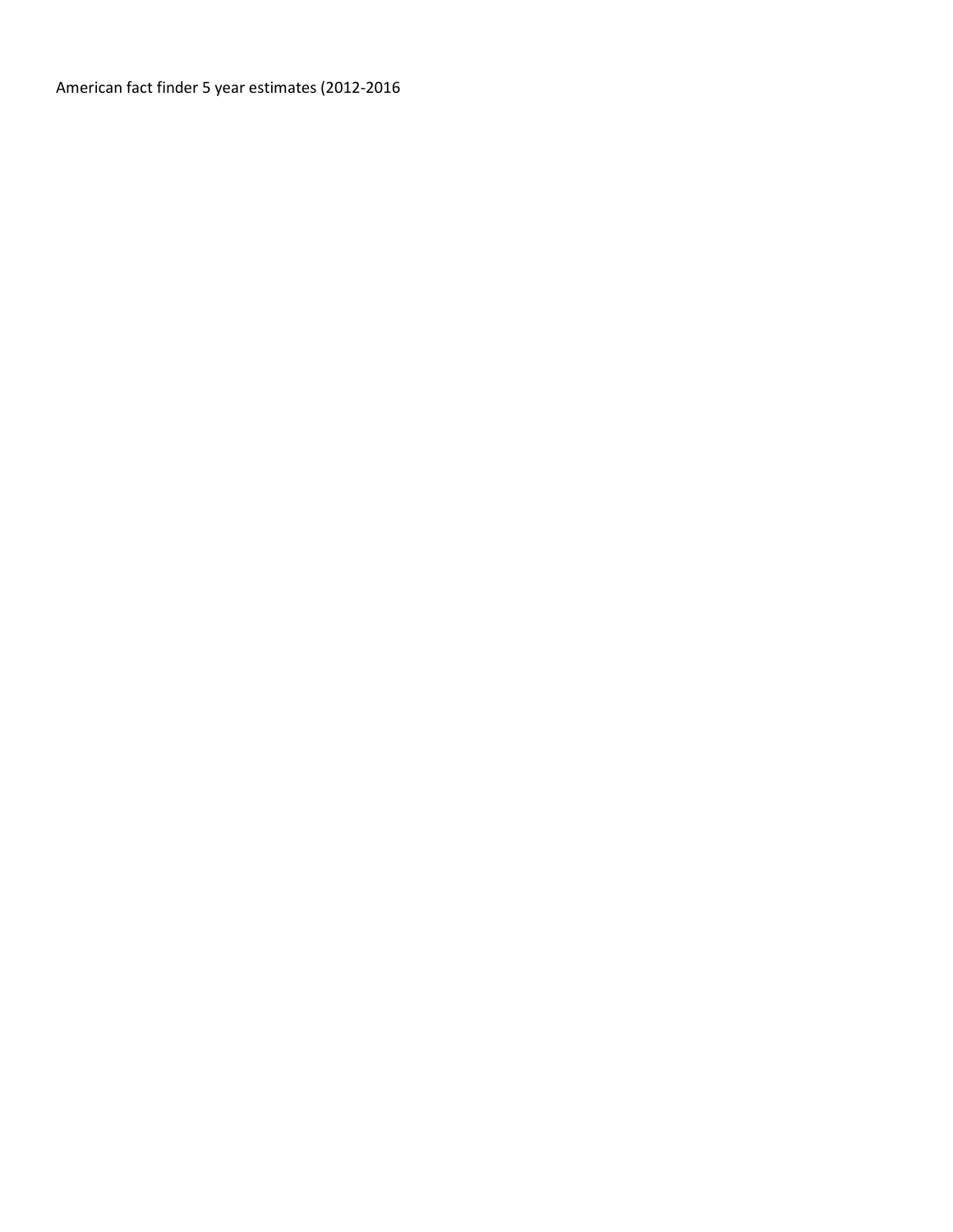| Enrollment in Federally Recognized Tribes                      |       |       |       |       |       |       |       |       |  |
|----------------------------------------------------------------|-------|-------|-------|-------|-------|-------|-------|-------|--|
| 2014<br>2010<br>2011<br>2012<br>2013<br>2015                   |       |       |       |       |       |       |       |       |  |
| <b>Burns Paiute</b>                                            | 349   | 383   | 386   | 395   | 396   | 406   |       | 418   |  |
| <b>Confederated Tribes of Grand Ronde</b>                      | 5,111 | 5,111 | 5,264 | 5,168 | 5,320 | 5,257 | 5,335 | 5,398 |  |
| <b>Confederated Tribes of Siletz</b>                           | 4,543 | 4,665 | 4,896 | 4,920 | 4984  | 5,017 | 5,106 | 5,210 |  |
| <b>Confederated Tribes of Umatilla</b>                         | 2,719 | 2,808 | 2,896 | 2,956 | 2,965 | 3,000 | 3,076 | 3,102 |  |
| <b>Confederated Tribes of Warm Springs</b>                     | 4,574 | 4,574 | 5,163 | 5,240 | 5,228 | 5,213 | 5,248 | 5,283 |  |
| <b>Coquille Indian Tribe</b>                                   | 888   | 924   | 964   | 986   | 1,006 | 1,031 | 1,051 | 1,076 |  |
| <b>Cow Creek Band of Umpqua Indians</b>                        | 1,471 | 1,556 | 1,556 | 1,611 | 1,745 | 1,745 | 1,731 | 1,773 |  |
| Confederated Tribes of Coos, Lower, Umpqua &<br><b>Siuslaw</b> | 884   | 955   | 1,043 | 1,078 | 1,102 | 1,119 | 1,166 | 1,192 |  |
| <b>Klamath Tribes</b>                                          | 3,669 | 3,677 | 3,680 | 4,255 | 4,776 | 4,859 | 4,991 | 5,234 |  |

Source: Nine Federally Recognized Tribes and Oregon Legislative

Commission on Indian Services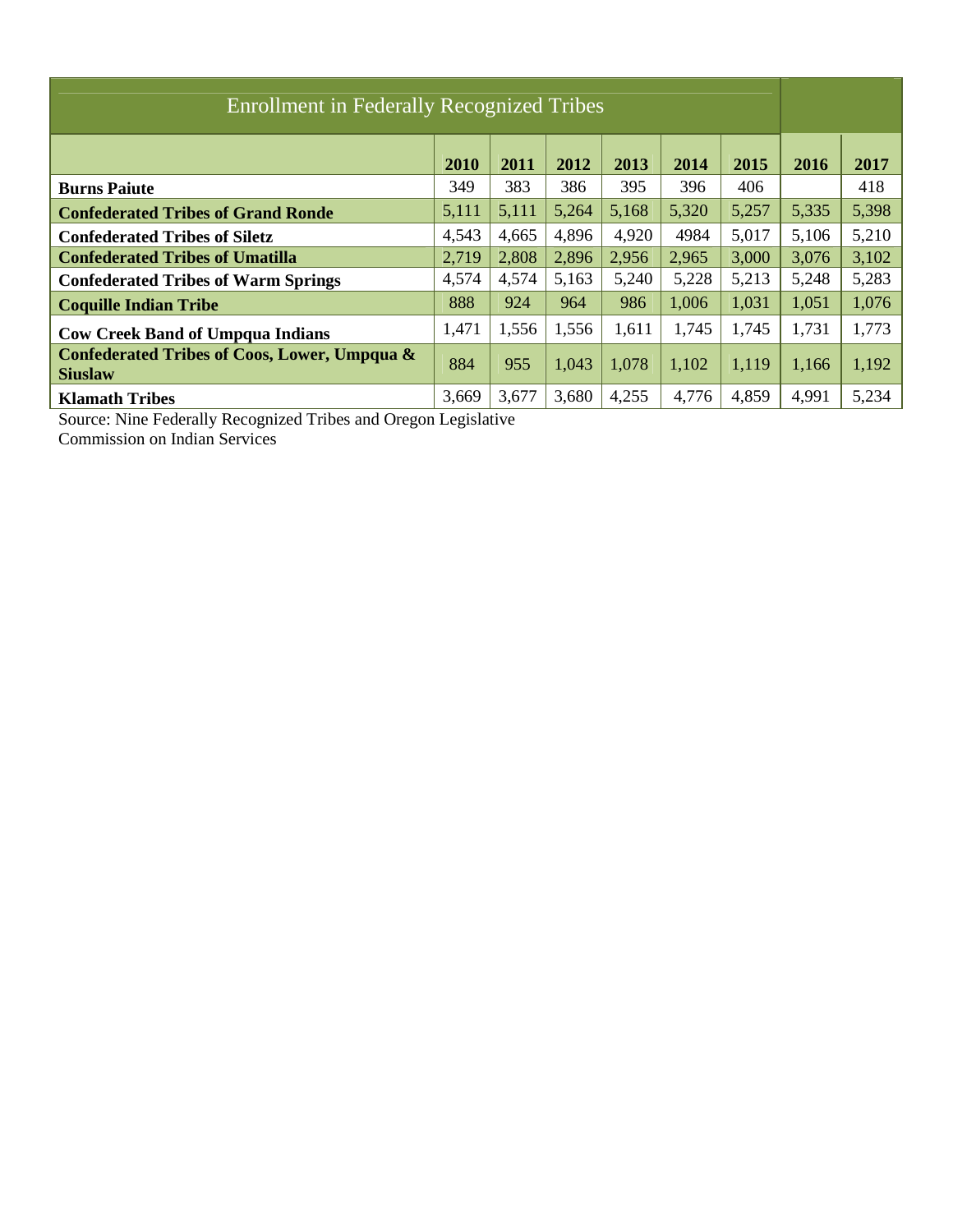# LANGUAGE SPOKEN OTHER THAN ENGLISH

| 2015 Percent of Population Who Speaks a Language Other than<br><b>English at Home</b> |                |            |                |  |  |  |
|---------------------------------------------------------------------------------------|----------------|------------|----------------|--|--|--|
|                                                                                       | <b>Percent</b> |            | <b>Percent</b> |  |  |  |
| Oregon                                                                                | 15.10%         |            |                |  |  |  |
| <b>Baker</b>                                                                          | 4.30%          | Lake       | 4.90%          |  |  |  |
| Benton                                                                                | 13.10%         | Lane       | 8.70%          |  |  |  |
| Clackamas                                                                             | 12.10%         | Lincoln    | 7.30%          |  |  |  |
| Clatsop                                                                               | 9.00%          | Linn       | 7.40%          |  |  |  |
| Columbia                                                                              | 4.80%          | Malheur    | 23.90%         |  |  |  |
| Coos                                                                                  | 5.20%          | Marion     | 25.20%         |  |  |  |
| Crook                                                                                 | 4.80%          | Morrow     | 31.20%         |  |  |  |
| Curry                                                                                 | 4.70%          | Multnomah  | 20.00%         |  |  |  |
| <b>Deschutes</b>                                                                      | 6.50%          | Polk       | 13.30%         |  |  |  |
| Douglas                                                                               | 3.70%          | Sherman    | 4.80%          |  |  |  |
| Gilliam                                                                               | 6.80%          | Tillamook  | 7.50%          |  |  |  |
| Grant                                                                                 | 2.00%          | Umatilla   | 35.80%         |  |  |  |
| Harney                                                                                | 4.80%          | Union      | 5.30%          |  |  |  |
| <b>Hood River</b>                                                                     | 28.20%         | Wallowa    | 3.60%          |  |  |  |
| Jackson                                                                               | 9.60%          | Wasco      | 15.20%         |  |  |  |
| Jefferson                                                                             | 16.90%         | Washington | 23.80%         |  |  |  |
| Josephine                                                                             | 4.90%          | Wheeler    | 1.20%          |  |  |  |
| Klamath                                                                               | 8.10%          | Yamhill    | 14.30%         |  |  |  |

Source: US Census Bureau, Language Other Than English, 2015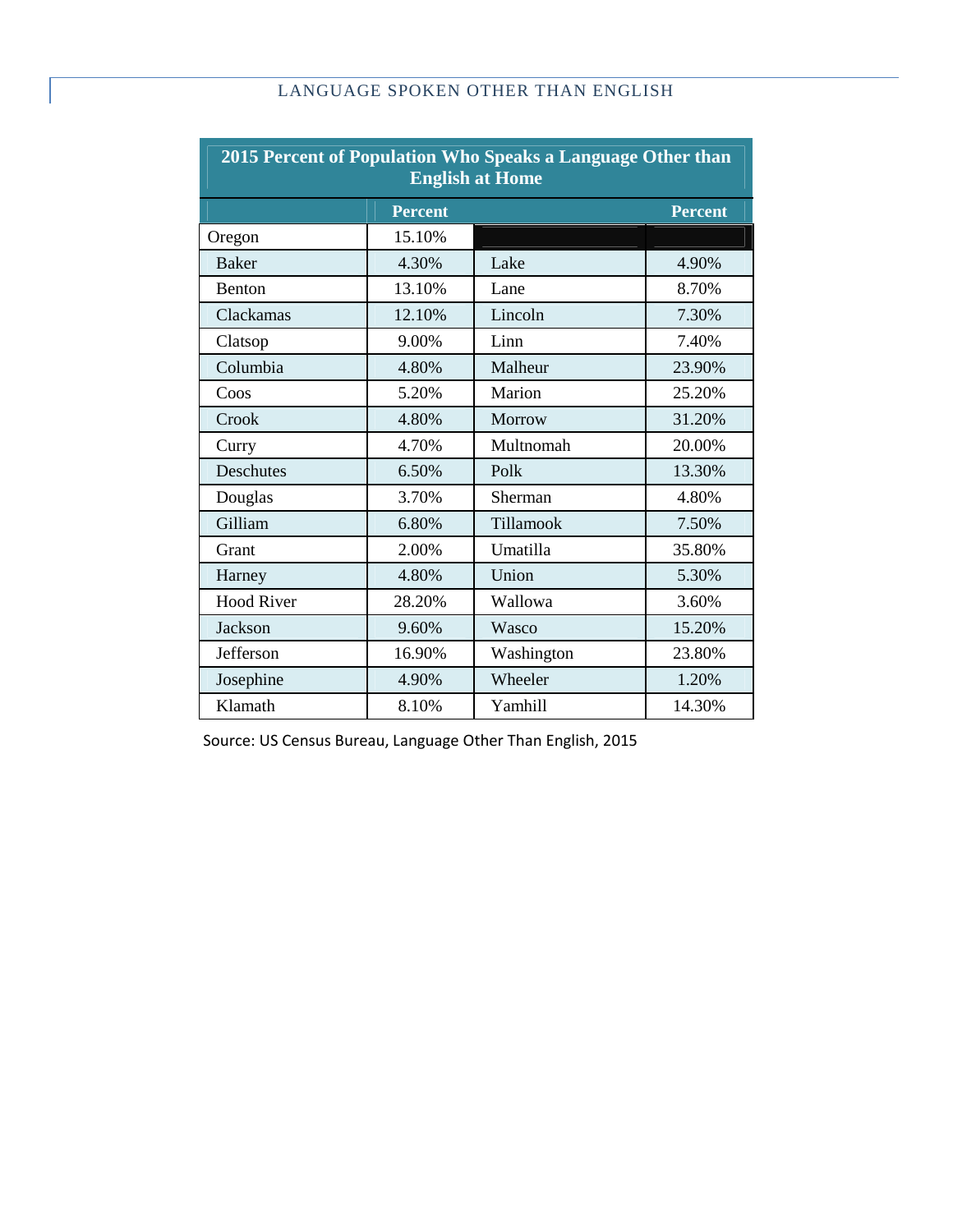| 2016 Percent of Population Who Speaks a Language Other than English |         |                  |         |  |  |  |
|---------------------------------------------------------------------|---------|------------------|---------|--|--|--|
|                                                                     | at Home |                  |         |  |  |  |
|                                                                     | Percent |                  | Percent |  |  |  |
| Oregon                                                              | 15.1%   |                  |         |  |  |  |
| <b>Baker</b>                                                        | 4.4%    | Lake             | 5.3%    |  |  |  |
| Benton                                                              | 13.5%   | Lane             | 8.5%    |  |  |  |
| Clackamas                                                           | 12.1%   | Lincoln          | 7.8%    |  |  |  |
| Clatsop                                                             | 9.1%    | Linn             | 7.5%    |  |  |  |
| Columbia                                                            | 4.5%    | Malheur          | 24.7%   |  |  |  |
| Coos                                                                | 4.9%    | Marion           | 25.0%   |  |  |  |
| Crook                                                               | 4.6%    | Morrow           | 31.1%   |  |  |  |
| Curry                                                               | 5.1%    | Multnomah        | 19.7%   |  |  |  |
| <b>Deschutes</b>                                                    | 6.4%    | Polk             | 13.9%   |  |  |  |
| Douglas                                                             | 3.8%    | Sherman          | 3.1%    |  |  |  |
| Gilliam                                                             | 8.0%    | <b>Tillamook</b> | 7.3%    |  |  |  |
| Grant                                                               | 3.2%    | Umatilla         | 22.2%   |  |  |  |
| Harney                                                              | 5.4%    | Union            | 5.1%    |  |  |  |
| <b>Hood River</b>                                                   | 28.2%   | Wallowa          | 3.3%    |  |  |  |
| Jackson                                                             | 9.6%    | Wasco            | 15.4%   |  |  |  |
| Jefferson                                                           | 16.5%   | Washington       | 24.1%   |  |  |  |
| Josephine                                                           | 4.8%    | Wheeler          | 2.0%    |  |  |  |
| Klamath                                                             | 8.0%    | Yamhill          | 14.4%   |  |  |  |

American Fact Finder 5 year estimates (2012-2016)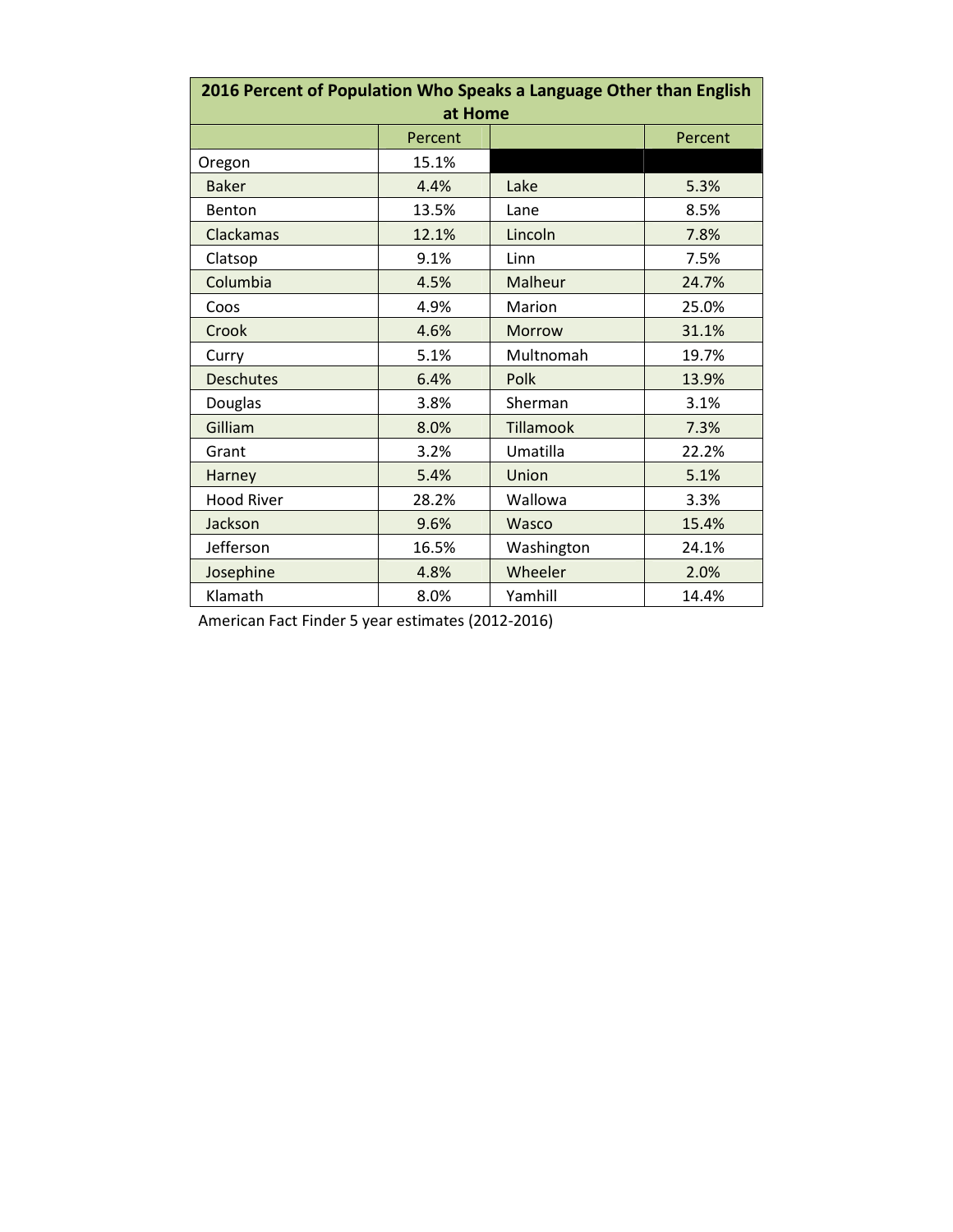### 2015 PEOPLE IN POVERTY

| <b>County</b>     | <b>Percent of individuals in Poverty</b> |
|-------------------|------------------------------------------|
| Malheur           | 25.50%                                   |
| Benton            | 22.30%                                   |
| Sherman           | 21.60%                                   |
| Jefferson         | 20.50%                                   |
| Josephine         | 20.10%                                   |
| Lane              | 20.10%                                   |
| Crook             | 19.40%                                   |
| Douglas           | 19.30%                                   |
| Klamath           | 19.30%                                   |
| Jackson           | 19.00%                                   |
| Wheeler           | 19.00%                                   |
| Linn              | 18.90%                                   |
| Lake              | 18.60%                                   |
| Union             | 18.60%                                   |
| Marion            | 18.40%                                   |
| Coos              | 18.30%                                   |
| Multnomah         | 18.10%                                   |
| Harney            | 17.80%                                   |
| Umatilla          | 17.60%                                   |
| Tillamook         | 17.40%                                   |
| Lincoln           | 16.90%                                   |
| Curry             | 16.60%                                   |
| Yamhill           | 16.60%                                   |
| Morrow            | 16.50%                                   |
| Oregon            | 16.50%                                   |
| Polk              | 16.30%                                   |
| Wasco             | 16.10%                                   |
| Grant             | 15.90%                                   |
| Clatsop           | 15.80%                                   |
| <b>USA</b>        | 15.50%                                   |
| Wallowa           | 15.30%                                   |
| <b>Baker</b>      | 15.20%                                   |
| Deschutes         | 14.60%                                   |
| <b>Hood River</b> | 14.30%                                   |
| Columbia          | 13.60%                                   |
| Washington        | 11.80%                                   |
| Gilliam           | 10.00%                                   |
| Clackamas         | 9.50%                                    |

Source: American Community Survey, 5 year-estimates.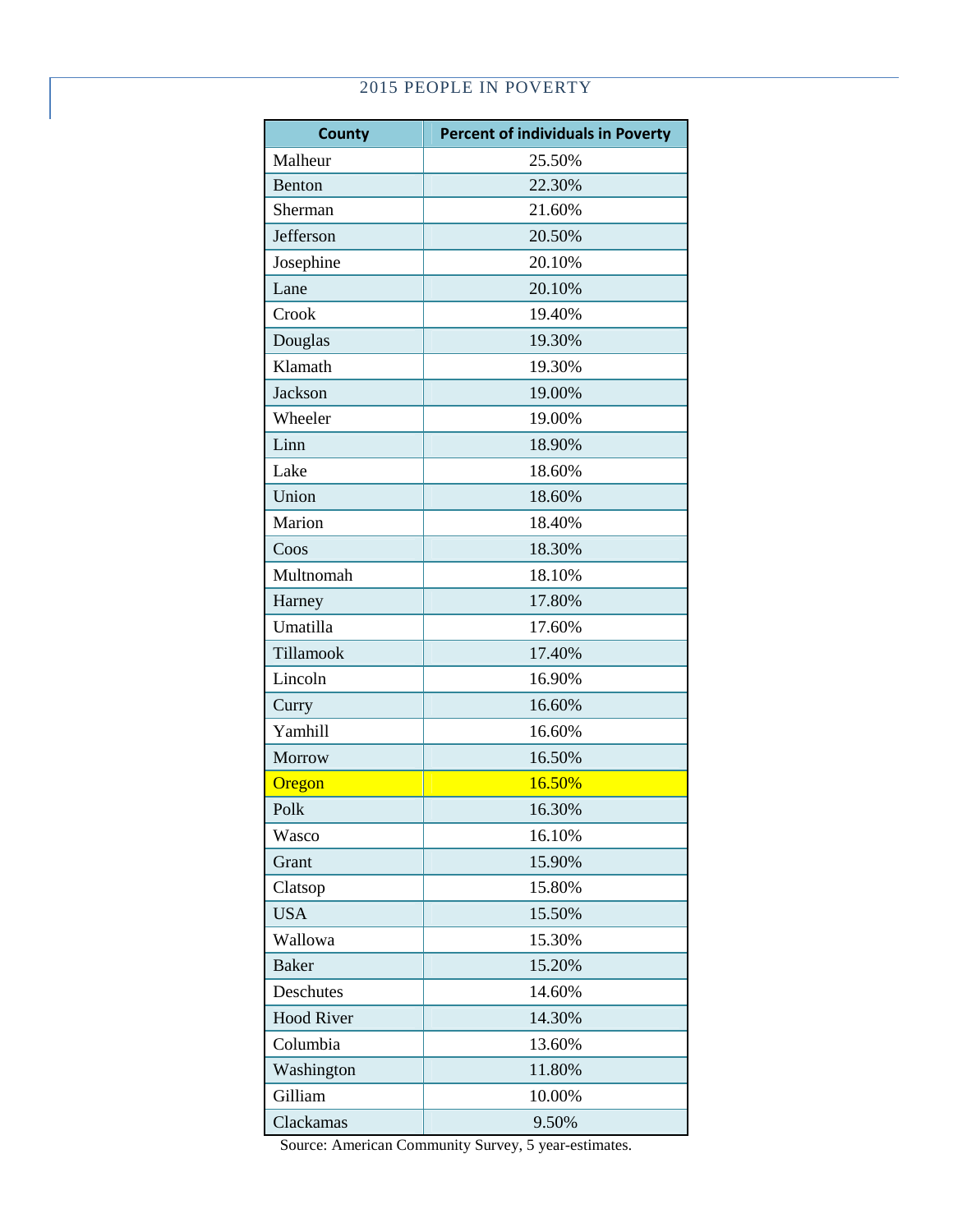#### 2016 PEOPLE IN POVERTY

| <b>County</b>     | <b>Percent of individuals in Poverty</b> |
|-------------------|------------------------------------------|
| Malheur           | 24.8%                                    |
| <b>Benton</b>     | 21.5%                                    |
| Jefferson         | 20.3%                                    |
| Wheeler           | 20.2%                                    |
| Lane              | 19.7%                                    |
| Josephine         | 19.5%                                    |
| Douglas           | 18.6%                                    |
| Klamath           | 18.6%                                    |
| Lincoln           | 18.6%                                    |
| Union             | 18.6%                                    |
| Coos              | 18.1%                                    |
| <b>Jackson</b>    | 18.0%                                    |
| Umatilla          | 18.0%                                    |
| Crook             | 17.7%                                    |
| Sherman           | 17.7%                                    |
| Lake              | 17.6%                                    |
| Linn              | 17.3%                                    |
| Marion            | 17.2%                                    |
| Multnomah         | 17.1%                                    |
| Harney            | 16.4%                                    |
| Oregon            | 15.7%                                    |
| Yamhill           | 15.7%                                    |
| Polk              | 15.5%                                    |
| Tillamook         | 15.4%                                    |
| Curry             | 15.2%                                    |
| Morrow            | 15.2%                                    |
| Baker             | 15.1%                                    |
| <b>USA</b>        | 15.1%                                    |
| Grant             | 14.9%                                    |
| Wallowa           | 14.6%                                    |
| Wasco             | 14.5%                                    |
| Clatsop           | 14.0%                                    |
| Deschutes         | 13.9%                                    |
| Columbia          | 13.4%                                    |
| <b>Hood River</b> | 13.3%                                    |
| Gilliam           | 11.2%                                    |
| Washington        | 11.1%                                    |
| Clackamas         | 9.2%                                     |

Source: 2012 - 2016 American Community Survey Estimates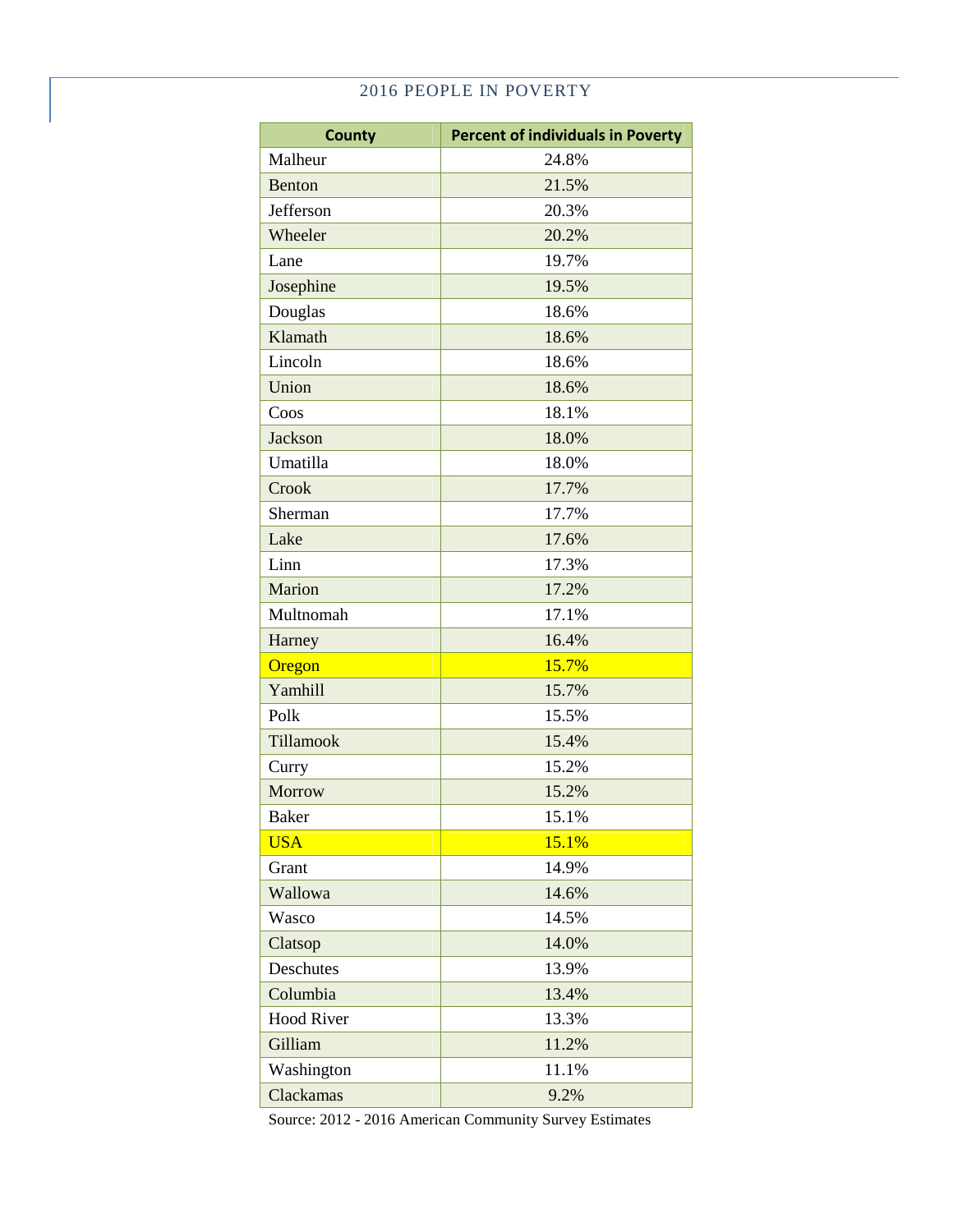# INTIMATE PARTNER AND DOMESTIC VIOLENCE HOMICIDE DATA

| DV Related Homicides 2010 - 2017           |      |      |                |                |      |                |                |                |          |
|--------------------------------------------|------|------|----------------|----------------|------|----------------|----------------|----------------|----------|
| Victims (includes children and bystanders) |      |      |                |                |      |                |                |                |          |
|                                            | 2010 | 2011 | 2012           | 2013           | 2014 | 2015           | 2016           | 2017           | Total    |
| Weapon                                     |      |      |                |                |      |                |                |                |          |
| Firearm                                    | 23   | 21   | 17             | 16             | 19   | 26             | 11             | 14             | 147      |
| Knife/Cutting Instrument                   | 7    | 8    | 5              | 5              | 6    | 3              | 6              | 2              | 42       |
| <b>Blunt Force Trauma</b>                  |      | 1    | 3              | $\overline{2}$ |      | 2              | $\overline{2}$ | $\overline{2}$ | 13       |
| Strangulation/Asphyxiation                 | 3    | 1    | $\overline{2}$ |                | 3    | 1              | 1              | 1              | 12       |
| Police Related - Gun                       |      |      |                |                |      |                |                |                | $\theta$ |
| Vehicle                                    | 1    |      |                |                |      | 1              | 1              | $\overline{2}$ | 5        |
| Other                                      | 1    |      |                |                | 1    | $\overline{2}$ |                | 3              | 7        |
| Unknown/undetermined                       | 13   | 6    |                | 2              | 2    | 3              | $\overline{7}$ | 3              | 36       |
| <b>Total</b>                               | 49   | 37   | 27             | 25             | 31   | 39             | 28             | 27             | 236      |

| Cases Filed State Wide 2010-2017 |                       |             |                |             |  |  |  |  |
|----------------------------------|-----------------------|-------------|----------------|-------------|--|--|--|--|
| Year                             | <b>Civil Stalking</b> | <b>FAPA</b> | <b>EPPDAPA</b> | <b>SAPO</b> |  |  |  |  |
| 2010                             | 2,149                 | 11,027      | 1,199          |             |  |  |  |  |
| 2011                             | 2,143                 | 10,818      | 1,534          |             |  |  |  |  |
| 2012                             | 2,219                 | 10,181      | 1,518          |             |  |  |  |  |
| 2013                             | 2,252                 | 9,652       | 1,802          |             |  |  |  |  |
| $2014^1$                         | 2,203                 | 9,457       | 2,074          | 62          |  |  |  |  |
| 2015                             | 2,535                 | 9,730       | 2,371          | 74          |  |  |  |  |
| 2016                             | 2,704                 | 9,869       | 2,822          | 106         |  |  |  |  |
| 2017                             | 2,676                 | 9,428       | 2,730          | 86          |  |  |  |  |

Source: Oregon Judicial Department